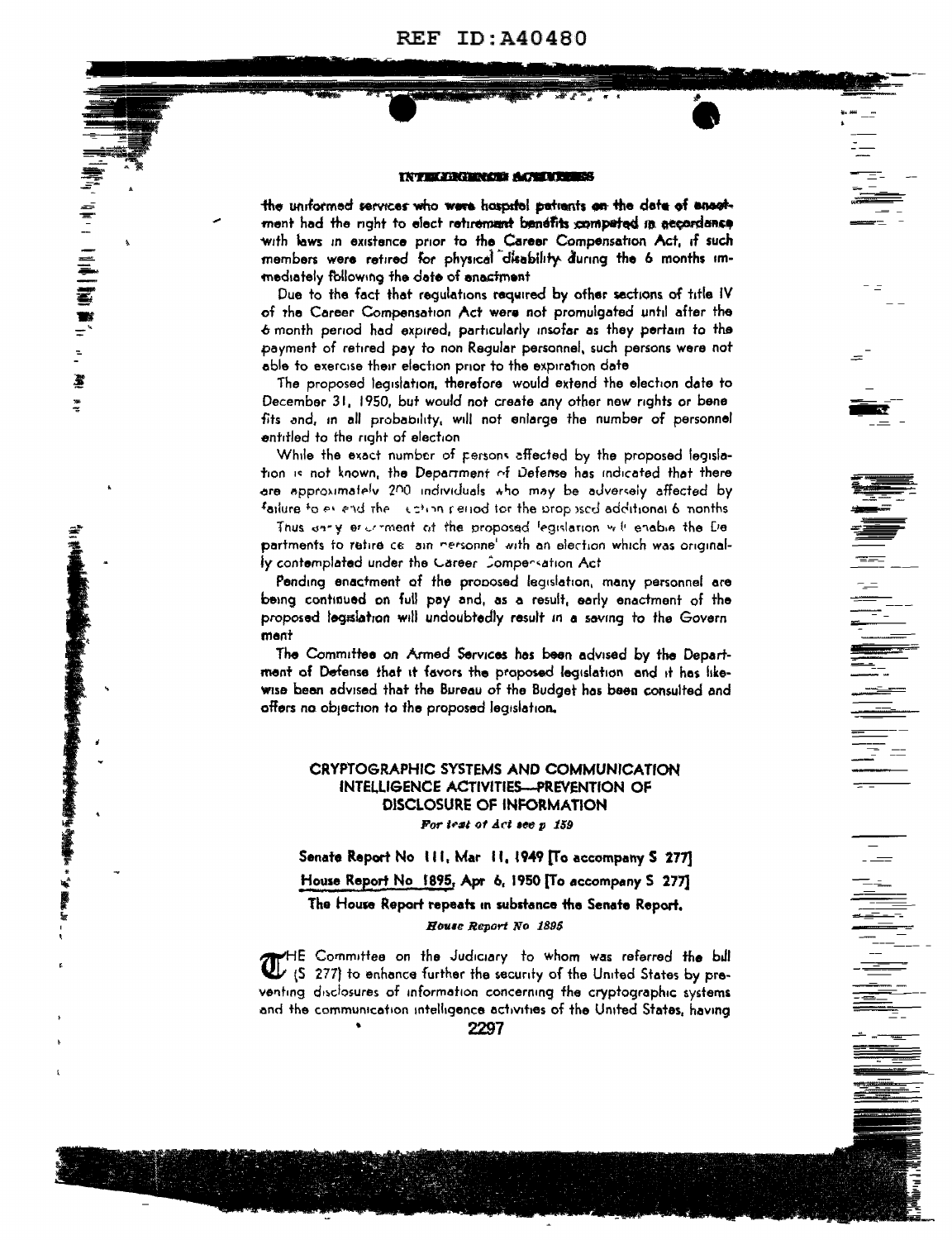

#### LEGISLATIVE HISTORY

considered the same, reports favorably thereon without amendment and recommends that the bill do pass

## PURPOSE OF THE BILL

The purpose of this bill is to prevent the revelation of important information about the United States communication intelligence activities and United States codes and ciphers by persons who disclose such information without proper authority and to prescribe penalties to those knowingly and willfully reveating such information

### **GENERAL INFORMATION**

This bill makes it a crime to reveal the methods, techniques, and materiel used in the transmission by this Nation of enciphered or coded me sages it does not control in any way the free dissemination of intormation which might be transmitted by code or cipher Further, it makes it a crime to reveal methods used by this Nation in breaking the secret codes of a foreign nation it also prohibits under certain penalties the divulging of any information which may have come into this Government's hands as a result of such a code breaking The reason for the latter prohibition is to prevent the indication to a foreign nation that we may have broken their code system

At present two other acts protect this information but only in a lim ited way These are the Explorage Art of 1917 (40 Stat 217) and the act of June 10 1933 (48 Stat 122) Under the first unauthorized revela hon of information of this kind can be penalized only if it can be proved that the person making the revelation did so with an intent to injure the United States Under the second only dipiomatic codes and messages transmitted in diplomatic codes are protected. The present bill is designed to protect against knowing and willful publication or any other revelation of all important information aftecting United States communication intelligence ocerations and all direct information about all United States codes and ciphers

As the matter now stands prevontion of the disclosure of information of our cryptographic systems exclusive of State Department codes, and of communication intelligence activities rests solely on the disretion levalty and good judgment of numerous individuals. During the recont war there were many persons who acquired some information cavere by this bill in the course of their duties. Most of these individuss aru no longer connected with the services and are not now pron p te s from making disclosures which can be most damaging to the socurity of the United States. They are subject to the temptations of personal gain and of publicity in meking sensational disclosures of the personal information within the purview of this act

The nurbose of the bill is well summerized in the quotation from the dont Congressional Committee for the Investigation of the Attack on Pearl Harbor which recommerded on page 253 of the report, that-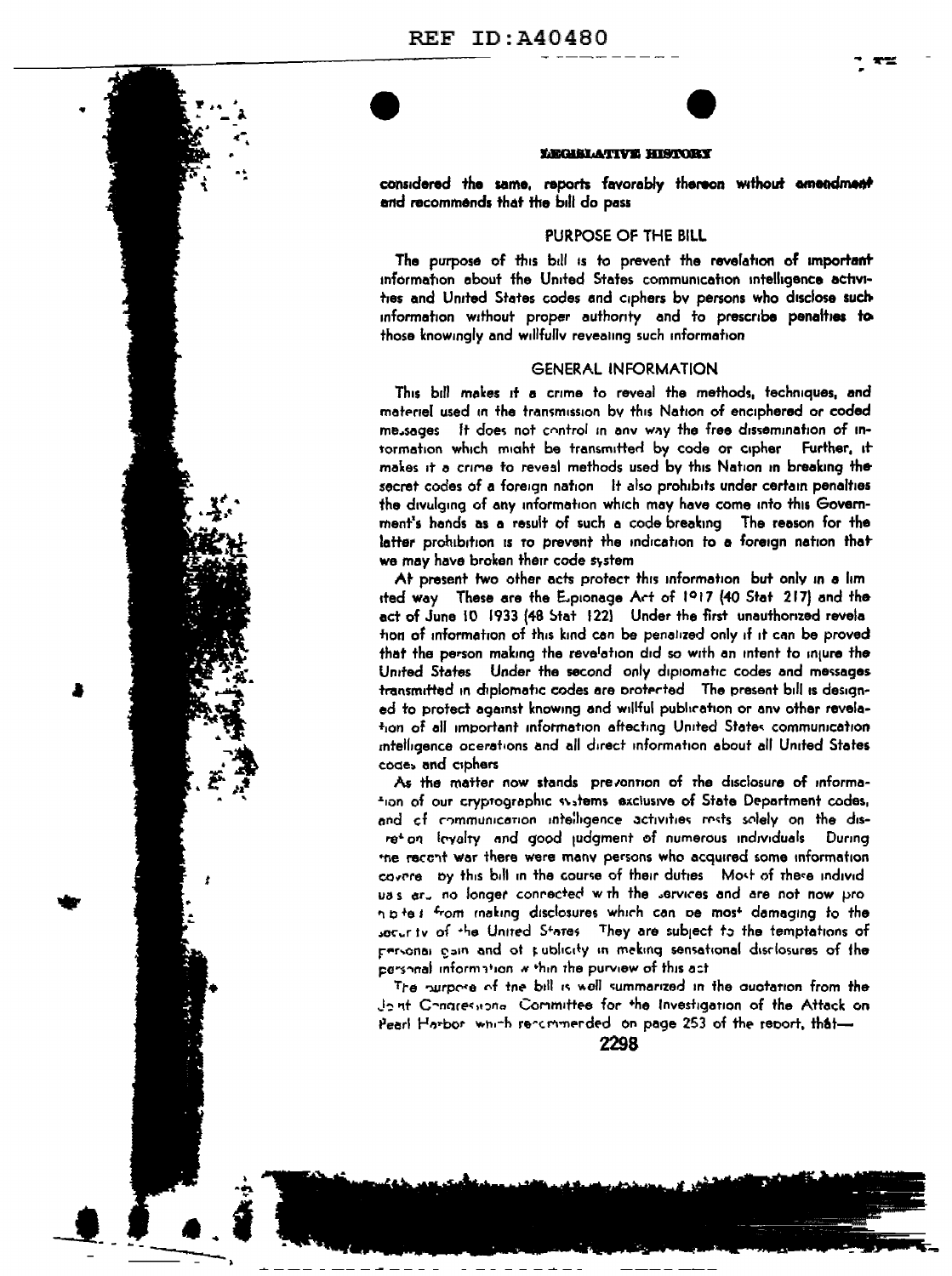#### INTELLIGENCE ACTIVITIES

effective steps be taken to insure that statutory or other reatrictions do not operate to the benefit of an enemy or other forces inimical to the Nations security and to the handicap of our own intelligence agencies With this in mind, the Congress should give serious study to among other things.  $\bullet \bullet \bullet \bullet$  legislation fully protecting the security of classified matter

This bill is an attempt to provide just such legislation for only a small category of classified matter a category which is both vital and vulnerable to an almost unique degree

Earlier versions of this same bill (S 805, 79th Cong, S 1019, 80th Cong and 5 2680 80th Cong) would have penalized the revelation or publication not only of direct information about United States codes and ciphers themselves but of information transmitted in United States codes and ciphers. This provision is not included in the present version Under the bill as now drafted there is no penalty for publishing the contents of United States Government communications (excupt, of course those which reveal intormation in the categories directly protected by the bill itselft. Even the texts of coded Government messages can be published without penalty as far as this bill is concerned whether re leased for such publication by due authority of a Government department or passed out without authority or against orders by personnel of a department in the latter case, of course, the Government personnel involved might be subject to punishment by administrative action but not it is noted under the provisions of this bill

**RADIO SOLONIA SE PROTECTO DE LA PROVISIONE DE LA PROTECTO DE LA PROTECTO DE LA PROTECTO DE LA PROTECTO DE LA PROTECTO DE LA PROTECTO DE LA PROTECTO DE LA PROTECTO DE LA PROTECTO DE LA PROTECTO DE LA PROTECTO DE LA PROTECT** 

The bill while carefully avoiding the infringement of civil liberties extends the protected field covered by the extremely narrow act of June 10 1933 (48 Stat 122), the latter being of far too limited application to afford to certain highly secret Government activities the protection which they need. The need for protection of this sort is pest illustrated by an account of the very circumstances which surrounded the enactment of the act of June 10, 1933 In 1931 there had been published in the United States a book which gave a detailed account of United States successes in breaking Japanese diplomatic codes during the decade prior to publication. In 1933 it was lea ned that the same author had already placed in the hands of his publishers the manuscript ot another book which made further detailed revelations of United States success in the breaking of fore an diplomatic childs. Immediate action secured the passage by the Congress of the measure of June 10 which effectively stapped publication of the second book. Unfortunately, the first book had done and continued to do irreparable harm. It had caused a furor in Japa ese Government circles and Japanese diplomatic codes had ceen changed shortly after its ampecrance. The new codes were more complex and difficult to intro the the hid ones and throughout the years from then until World War II not only the Japanese diplomatic cryptographers but the military and naval cryptographers as well were opviously cevining more tudy to cryptography than they ever had before in 1934 they introduced their first aiplomatic machine cipher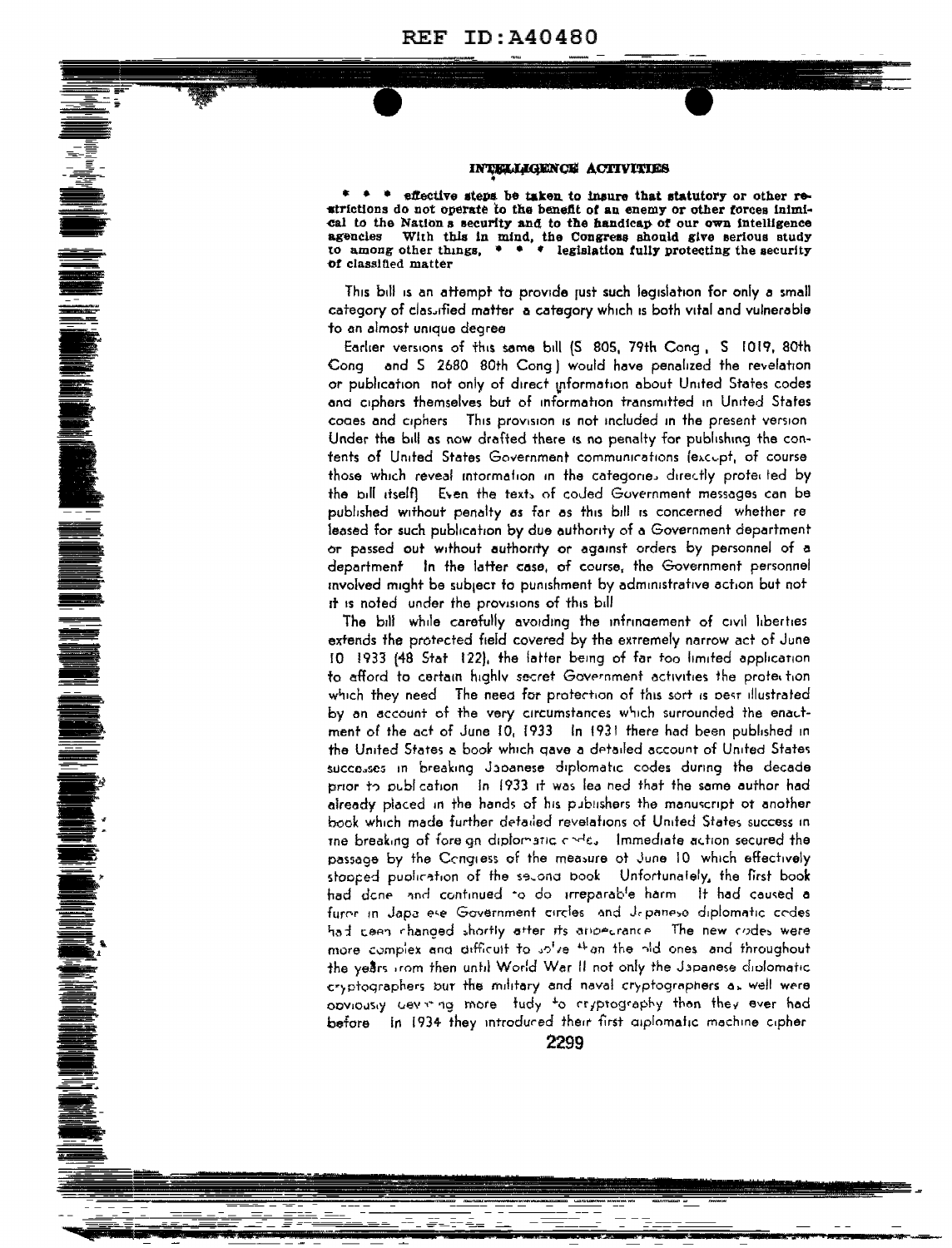



#### EXCHALATIVE HIMPORE '

Year by year, their codes and ciphers improved progressively by radical steps, and United States cryptanalysts had more and more difficulty and required more and more time to break them It can be said that United States inability to decode the important Japanese military communications in the days immediately leading up to Pearl Harbor was directly ascribable to the state of code security consciousness which the revelations of a decade earlier had forced on Japanese officialdom

#### ANALYSIS OF THE BILL

The bill would make it a crime punishable by not more than \$10,000 fine or 10 years' imprisonment, or both, to knowingly and willfully reveal two categories of information, namely [1] information which would nullify the efforts of United States communication intelligence agencies and (2) information which would permit foreign governments to read the secret official communications of the United States Information of the first category is covered by the following phrases (qualifying "information")

\* \* \* concerning the nature preparation or use of any code, cipher,<br>or cryptographic system of \* \* \* any foreign government

\* concerning the design construction, use, maintenance or repair of any device, apparatus or appliance used or prepared or planned for use by  $* * *$  any foreign government

\* \* \* concerning the communication intelligence activities of the United States or any foreign government

\* \* obtained by the processes of communication intelligence from the communications of any foreign government

information of the second category is covered by inclusion of the words, the United States or' in the first, second, and third of the phrases quoted above The bill does not prohibit the publication or disclosure of United States Government messages in general

In addition it should be noted that the restrictions on disclosure apply only to the types of classified information defined in the phrases quoted above. The bill specifies that the classification must be in fact in the interests of national security

#### RECOMMENDATIONS OF THE DEPARTMENTS

There are printed below, letters from the Secretary of Defense and from the Acting Secretary of the Navy to the Speaker of the House of Representatives recommending the enactment of this legislation

> THE SECRETARY OF DEFFURE Washington, December 31, 1948

The honorable the SPEAKER OF THE HOUSE OF REPRESENTATIVES Washington, D C

DEAR MR SPFAKFR Attached is a letter addressed to you by the Acting Secretary of the Navy recommending the enactment of a proposed draft of legislation also attached bearing the title to enhance further the security of the United States by preventing disclosures of information concerning the cryptographic systems and the communication intelligence activities of the United States"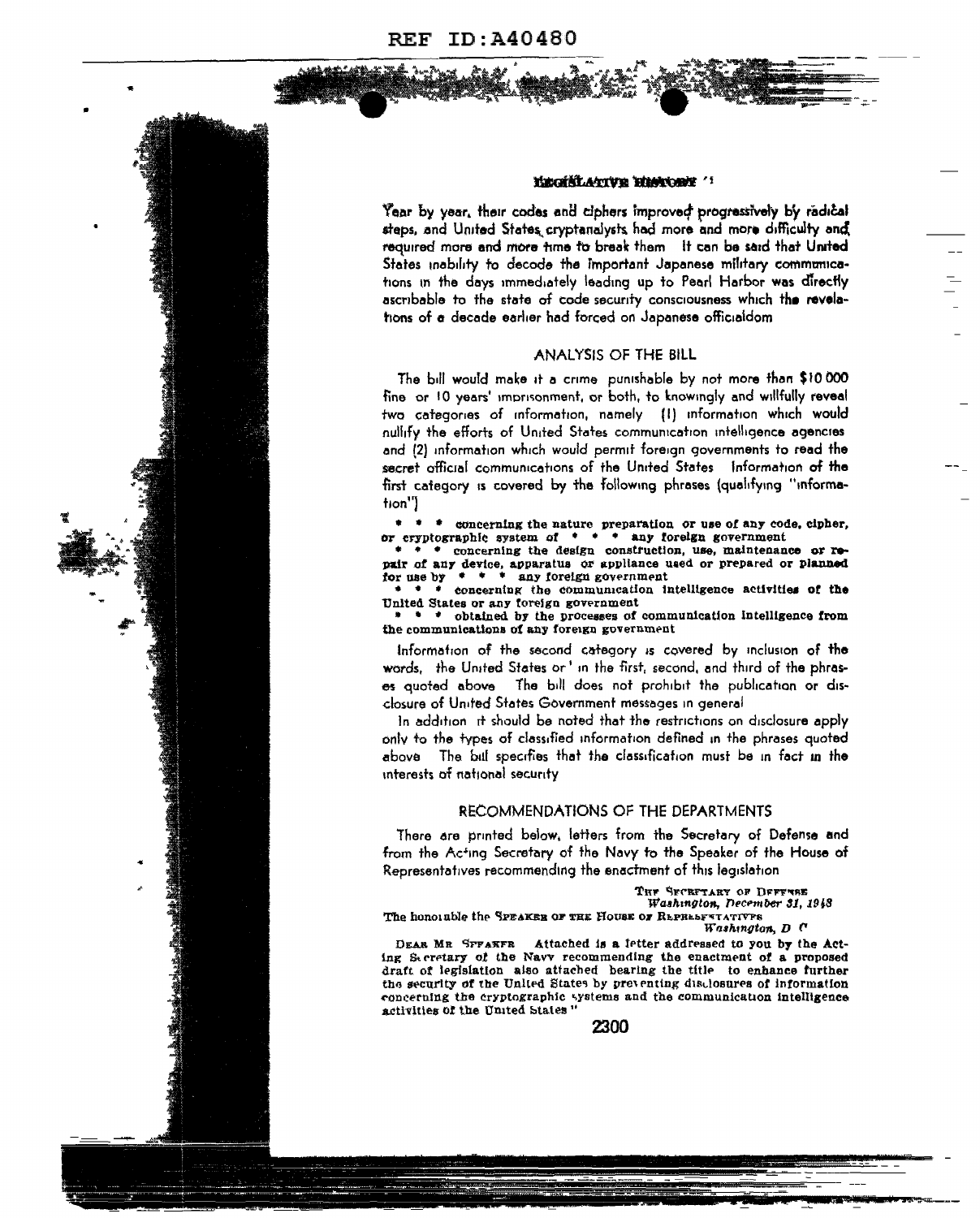

#### INTELLIGENCE ACTIVITIES

This legislation has been approved by me for inclusion in the National Military Establishment legislative program for the Eighty-first Congress, first session and responsibility for handling it on behalf of the Establishment has been placed in the Department of the Navy Sincerely yours,

**JAMFS FORRFSTAL** 

NAVY DFPARTMENT Washington December 23, 1948

The honorable the SIFARER OF THE HOUSE OF REPRESENT MILES **Hashington** D C

There is transmitted herewith a draft of a pro-DEAR MR SIFALER posed bill ' to enhance further the security of the United States by preventing disclosures of information concerning the cryptographic systems and the communication intelligence activities of the United States

The purpose of the proposed bill is to insure furthet the military security of the United States by providing that the unauthorized disclosure by any person of classified information concerning the cryptographic avstems and the communication intelligence activities of the United States shall be a statutory iffense

During the war it was necessary to make a great many matters of a confidential nature accessible to a considerable number of service personner and employees who have since been severed from their writime duttes and who may fail to safeguard ofher d information which is within their knowledge Existing laws do not adequately protect the security of information of this character and it is considered of utmost urgency and importance from the standpoint of national seculity that legislation be enacted which will fully protect the security of classified matter The Joint Congressional Committee for the Investigation of the Attack on Pearl Harbor recognized this fact and in its report recommended that Congress give serious study among other things to legislation fully protecting the security of classified matter<sup>\*</sup> (p 253)

The proposed bill represents the combined views of the Army Navy Air Force, Central Intelligence Agency and the Department of State as to the legislation which is necessary to prevent the unauthorized disclosure of such classified information The Navy Department is sponsoring this legislation on behalf of all of the foregoing organizations The proposed bill is identical with S 2630 (S0th Cong 2d sess) as reported from the Armed Services Committee

Furlier versions of the proposed legislation (S 805 79th Cong and S 1019 80th Cong) would have penalized the revelation or publication not only of direct information about United States codes and ciphers themselves but of information transmitted in United States codes and ciphers. This provision is not included in the present version

The proposed bill extends the protected field covered by the extremely narrow act of June 10 1933 (48 Stat 122 22 U  $\leq$  C 815) which act is of far too limited application to afford to certain highly secret Covernment activities the protection which they need. The proposed legislation does not in any way control the free orssemination of information which might be transmitted by code or cipher unless the information has been obtained by clandestine interception and cryptanalysis

At present there are two acts efforming ilmited protection to cryptographic information. These are the Esploinge Acc of 1917 (50 U  $>$  C il et seq I and the above mentioned act of June 10 193? Under the Esplonate Act unauthorized retelation of information can be penalized only if it can be proved that the person making the revelation old so with the intent to injure the United States Under the 1933 act only diplomatic codes and messages transmitted in diplomatic codes are motorred The proposed leafsiation is designed to protect ageinst oub heition or any other revelation regardless of intent of all important information affecting United States communication intelligence operations and all direct information about all United States codes and ciphers